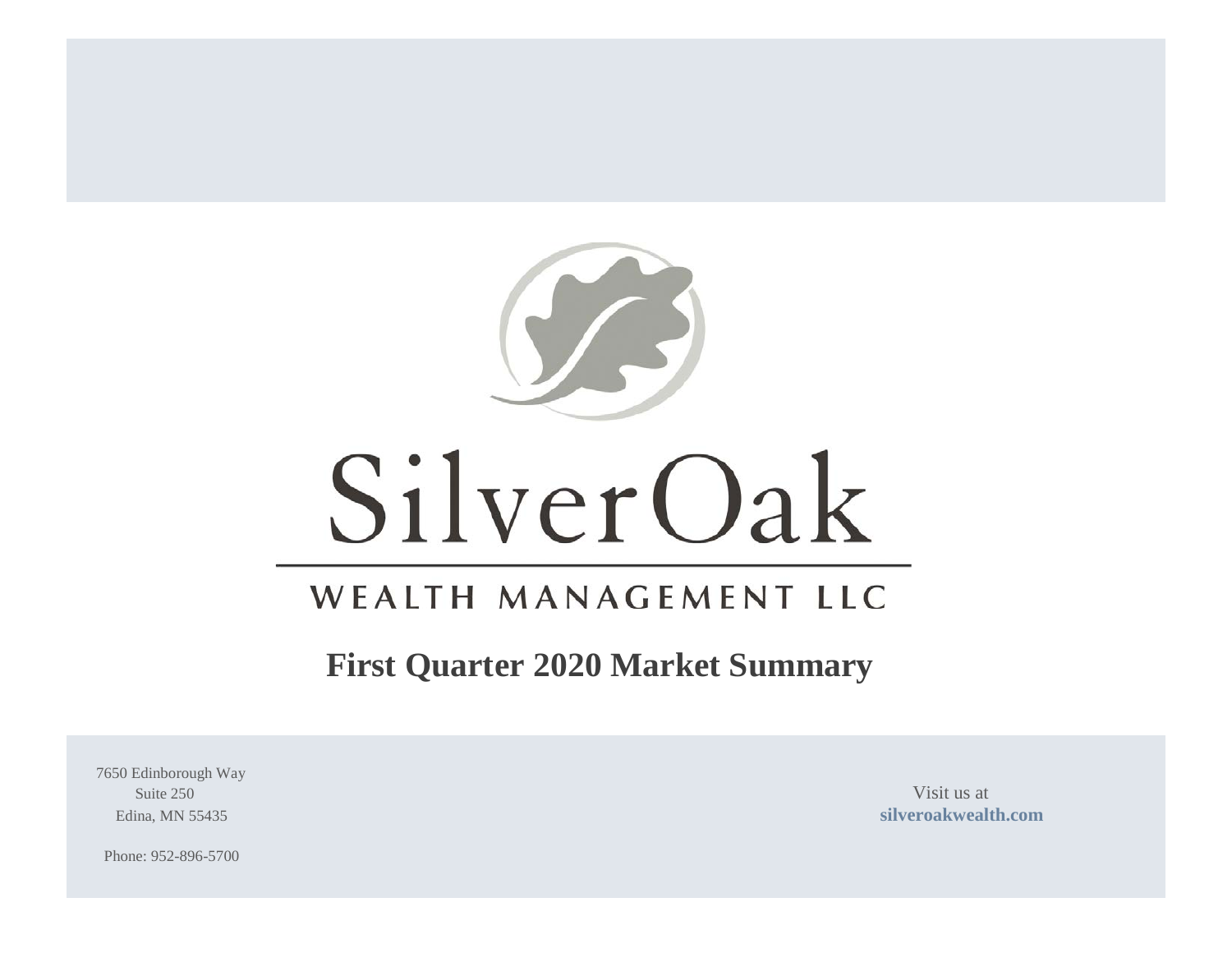### **First Quarter 2020 Market Summary**

First of all, we would like to thank all of the first responders and health care professionals on the frontlines in the fight against COVID-19. In addition, we pray for those impacted by this virus and hope you and your families remain safe and healthy. We will get through this and life will eventually resume a more normal routine, albeit possibly a "new normal" routine.

There is no "sugar coating" how poorly the markets performed in the first quarter of 2020. After coming off one of the strongest years of performance in decades, with economic and fundamental data still supportive of further expansion, COVID-19 wiped out years' worth of growth over the course of just three to four weeks. The longest economic expansion in U.S. history has now ended in a historic fashion with one of the sharpest and quickest pullbacks on record.

The magnitude of this pullback was likely exacerbated by the lack of information available regarding what has turned into a global health crisis. Although many experts expected the impact of this virus to mirror that of SARS, MERS, H1N1, Ebola, etc., the novel coronavirus caught everyone by surprise as the early data was conflicting regarding the infectiousness and the mortality rate. Given markets act as a discounting mechanism, they tend to overreact to the downside when no other information is available. Hence, as you will see below, equity markets ended the quarter down 20% - 30%.

The Bloomberg Barclays U.S. Aggregate Bond Index, which represents a broad basket of bonds, registered an impressive return of 8.7% for the year, as the 10-year Treasury bond yield fell from 2.69% to 1.90%. While a benefit in 2019, interest rate movement is a double-edged sword. A move back to 2018 levels for interest rates would likely lead to negative bond returns. Credit spreads declined during the year, benefitting sectors such as corporate bonds, high-yield and emerging market debt, which had the highest returns for the year. The Fed is signaling it will keep rates unchanged for the duration of the coming year as long as economic data remains stable.

We should also note the impact this one quarter of performance has had on trailing performance numbers, which was significant, as investors could be anchoring to the positive performance of past years and not fully incorporate recent negative performance. A standard 60/40 portfolio made up of various equity and bond sectors had a 3-year annualized trailing return of 9.41% at the end of 2019. This same portfolio had an annualized return of 2.94% by the end of the first quarter 2020.

In another example, if you started investing in the same 60/40 portfolio on January 1, 2016, your since-inception annualized return would have been cut in half simply by adding the first quarter 2020 performance to your returns series.

As we have discussed in past communications, utilizing short-term performance data to make long-term investment decisions can be a recipe for disaster. The same can be said of making drastic changes in an investment strategy during times of extreme volatility, which perfectly describes these past few weeks. Just in the span of 21 trading days over the past month, the Dow Jones Industrial Average Index experienced 3 of its top 20 worst days in market history, while also experiencing 3 of its best days in market history. What had been seen as normal market swings over the course of a few months or quarters is now occurring intra-day. This volatility only builds on the anxiety felt by investors as they grapple with the impact of "stay at home" orders on their daily lives and the fear of contracting COVID-19.



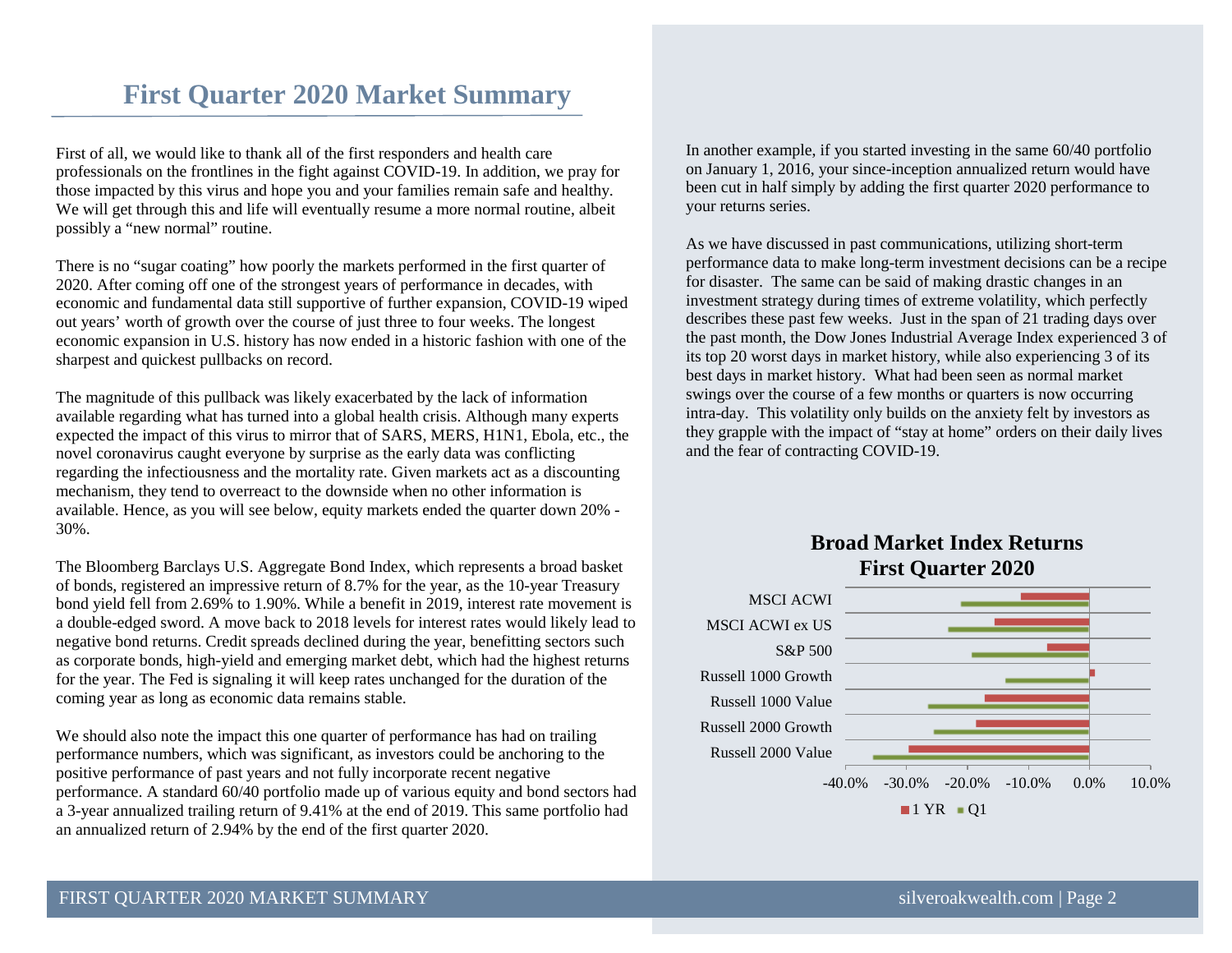#### **First Quarter 2020 Market Summary (continued)**

| <b>Largest Daily Percentage Losses in</b><br><b>DJIA History</b> |            |           | <b>Largest Daily Percentage Gains in</b><br><b>DJIA History</b> |            |           |  |
|------------------------------------------------------------------|------------|-----------|-----------------------------------------------------------------|------------|-----------|--|
| Rank                                                             | Date       | % Change  | Rank                                                            | Date       | % Change  |  |
| 1                                                                | 10/19/1987 | $-22.61%$ | 1                                                               | 3/15/1933  | $+15.34%$ |  |
| $\overline{2}$                                                   | 3/16/2020  | $-12.93%$ | $\overline{2}$                                                  | 10/6/1931  | $+14.87%$ |  |
| 3                                                                | 10/28/1929 | $-12.82%$ | 3                                                               | 10/30/1929 | $+12.34%$ |  |
| $\overline{4}$                                                   | 10/29/1929 | $-11.73%$ | $\overline{4}$                                                  | 3/24/2020  | $+11.37%$ |  |
| 5                                                                | 3/12/2020  | $-9.99%$  | 5                                                               | 9/21/1932  | $+11.36%$ |  |
| 6                                                                | 11/6/1929  | $-9.92\%$ | 6                                                               | 10/13/2008 | $+11.08%$ |  |
| 7                                                                | 12/18/1899 | $-8.72%$  | $\overline{7}$                                                  | 10/28/2008 | $+10.88%$ |  |
| 8                                                                | 8/12/1932  | $-8.40%$  | 8                                                               | 10/21/1987 | $+10.15%$ |  |
| 9                                                                | 3/14/1907  | $-8.29%$  | 9                                                               | 8/3/1932   | $+9.52%$  |  |
| 10                                                               | 10/26/1987 | $-8.04%$  | 10                                                              | 2/11/1932  | $+9.47%$  |  |
| 11                                                               | 10/15/2008 | $-7.87%$  | 11                                                              | 3/13/2020  | $+9.36%$  |  |
| 12                                                               | 7/21/1933  | $-7.84%$  | 12                                                              | 11/14/1929 | $+9.36%$  |  |
| 13                                                               | 3/9/2020   | $-7.79%$  | 13                                                              | 12/18/1931 | $+9.35%$  |  |
| 14                                                               | 10/18/1937 | $-7.75%$  | 14                                                              | 2/13/1932  | $+9.19%$  |  |
| 15                                                               | 12/1/2008  | $-7.70%$  | 15                                                              | 5/6/1932   | $+9.08%$  |  |
| 16                                                               | 10/9/2008  | $-7.33\%$ | 16                                                              | 4/19/1933  | $+9.03%$  |  |
| 17                                                               | 2/1/1917   | $-7.24%$  | 17                                                              | 10/8/1931  | $+8.70%$  |  |
| 18                                                               | 10/27/1997 | $-7.18%$  | 18                                                              | 6/10/1932  | $+7.99\%$ |  |
| 19                                                               | 10/5/1932  | $-7.15%$  | 19                                                              | 4/6/2020   | $+7.73%$  |  |
| 20                                                               | 9/17/2001  | $-7.13%$  | 20                                                              | 9/5/1939   | $+7.26%$  |  |

Source: S&P Dow Jones

During more typical bear markets, diversified investors can find solace in having a component of their investments in bonds, which tend to act as a ballast to the portfolio. While bonds certainly did not lose as much as stocks during the quarter, they also did not provide as much protection since the market drawdown was abnormally swift. A dash for cash led to significant liquidity issues and price dislocations in the bond markets. Although the Bloomberg Barclays U.S. Aggregate Bond Index (Agg's) was up 3.2% for the quarter, that does not tell the whole story. The Agg's large U.S. Treasury and government holdings benefitted in the selloff. Meanwhile, almost all other bond sectors had negative returns, including corporate bonds and municipals. Over the past few weeks, credit spreads have increased to levels not seen since 2008 and interest rates have fallen dramatically across the yield curve with the 30-year Treasury even breaking 1%.

In response to the market turmoil, the Federal Reserve and Treasury quickly responded with financial aid that is unprecedented in magnitude. First, the Fed cut the Fed Funds rate to a range of 0% - 0.25%. In addition, they revived the alphabet soup of relief programs used during the Great Recession and they have publicly stated they will do "whatever it takes" to maintain market stability. In addition, Congress and the Administration has acted with significant fiscal stimulus through the recently passed CARES Act (see SilverOak's summary of the CARES Act on our website at www.silveroakwealth.com). Actions that took more than a year to occur during the Great Recession have been enacted within weeks and at a level more than 2 times the amount during the Great Recession. All of this in an effort to get us through this selfinduced economic shutdown to fight off the health impact of this pandemic.

We have yet to see if the monetary and fiscal policies enacted thus far will be enough to bridge the divide between where we stand today and the other side of the valley. Much of this will depend on the cycle this virus takes and whether these "stay at home" orders are effective in "bending the curve" of infections. Experts may be merely hoping to stretch-out the duration in which the virus is spread so as not to overwhelm the health care system all at one time. However, many are optimistic that therapeutic treatments will be developed more quickly than initially thought. There are already several possible treatments in clinical trials that are being fast-tracked for possible wider usage. In addition, several possible vaccines are in clinical trials with hopes of being available within 12 months.

Until testing and therapeutic treatments are widely available and ultimately a vaccine is developed, uncertainty and volatility in the markets is likely to persist. Looking back just a few months, anyone predicting the vast majority of the U.S. population would be on "stay at home" orders and the U.S. economy would essentially be shut down would be "laughed out of the room" or labeled a fringe "doomsayer". Nonetheless, this is exactly where we find ourselves today. So, now what?

It is fair to say the economic data coming out will be scary. We already saw weekly unemployment claims spike to 6.6 million this past week. That is 10 times that of the worst levels seen during the Great Recession. There are estimates that second quarter GDP will be -12% to -30%, again, a level multiple-times worse than the Great Recession.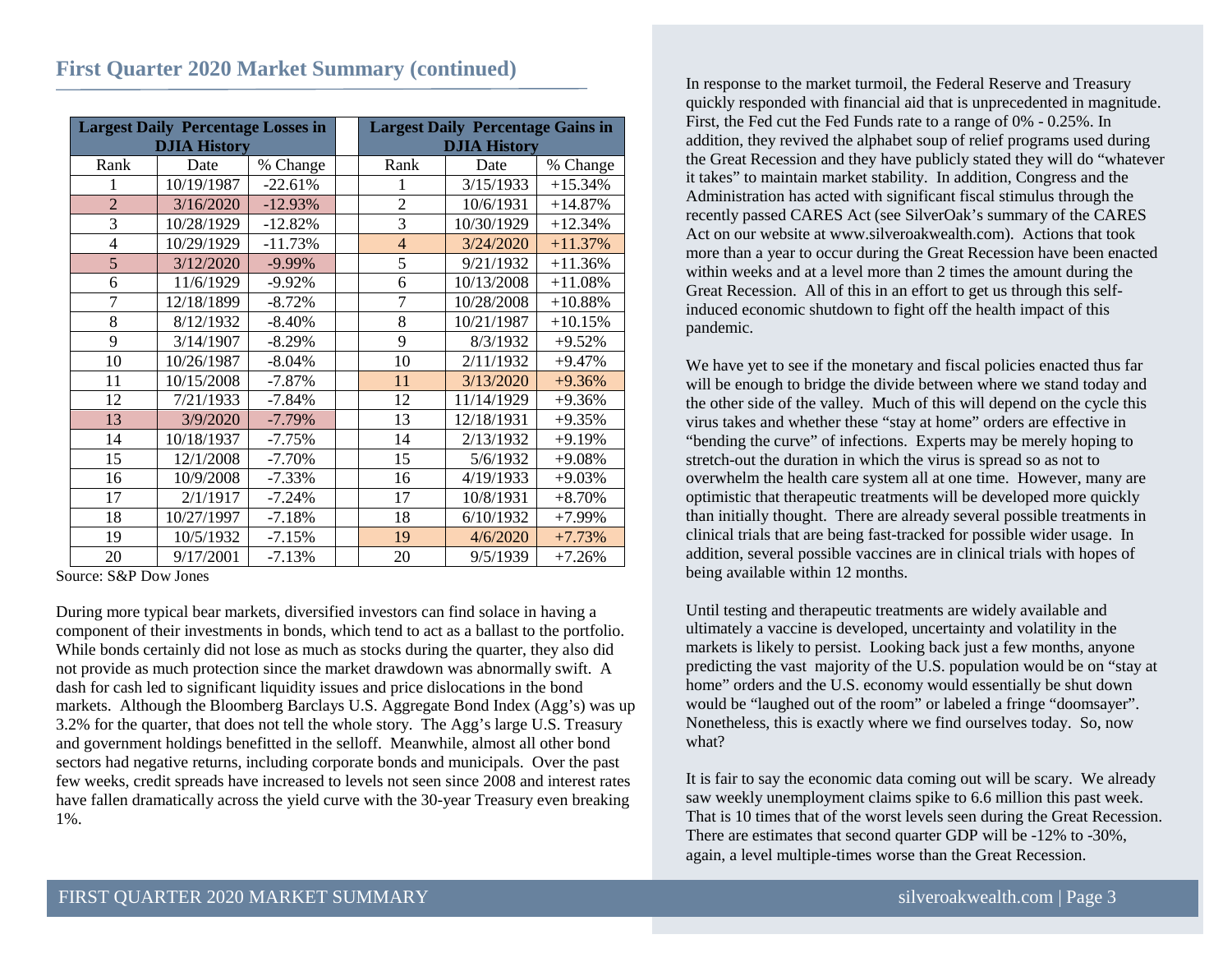#### **First Quarter 2020 Market Summary (continued)**

Having said this, we must remember the following, 1) this is a self-induced economic shutdown, 2) prior to this shutdown, our economy was on very sound footing, 3) the government has injected unprecedented levels of fiscal and monetary policy to get us through this valley and 4) the pandemic will not last forever. Most important, on the other side of this valley, the U.S. consumer will have lots of pent up demand and a desire to find some normalcy in their lives. Although just as with 9/11, some things in our day-to-day lives will likely change forever, we will find the "new normal". In addition, although our hearts goes out to all of those businesses, especially the small businesses in hospitality and entertainment that will not weather this storm, the economy as a whole will ultimately recover. Nobody knows if this recovery is going to be a V shape, W shape, U shape, L shape or square root shape, but we do know the economy will recover.

Looking back at history, we also know markets typically fall well before negative economic data is released, just as what has happened over the past few weeks, and they rise well before positive economic data is released. By the time "the smoke clears" and everyone feels confident, markets will likely have moved much higher. In addition, it is not out of the realm of possibility that they move much higher in a shorter period of time than expected, especially if positive news comes out regarding therapeutic treatments for COVID-19.

As a result, rebalancing can be used as an effective tool to ensure investors don't freezeup in the face of challenging market returns. By rebalancing a portfolio back to an investors' agreed upon target allocation, which should be aligned with their risk profile, you are selling those investments that have performed the best most recently, while buying those investments that have performed the worst. This is exactly opposite of what normal human psychology would dictate you should do, but financially it has proven to be a winning strategy as markets tend to be cyclical in nature. Currently this rebalancing strategy would result in buying equities after they have lost 30% or more in value. However, history has shown these tend to be good opportunities to invest. Below is a table that shows past periods when the market has declined 30%+, and the subsequent performance over different periods.

| <b>Start Date</b> | <b>End Date</b> | S&P<br>500<br>Change | Date<br>Passed<br>Decline Of<br><b>At Least</b><br><b>30%</b> | <b>Further</b><br><b>Decline</b><br>To<br><b>Bottom</b> | Year    | 3<br><b>Years</b> | <b>Forward Return From At Least</b><br>30% Down Date:<br>5<br><b>Years</b> | 10<br>Years |
|-------------------|-----------------|----------------------|---------------------------------------------------------------|---------------------------------------------------------|---------|-------------------|----------------------------------------------------------------------------|-------------|
| 11/29/1968        | 5/26/1970       | $-36.1%$             | 5/14/1970                                                     | $-8.2%$                                                 | 35.5%   | 40.4%             | 22.3%                                                                      | 41.6%       |
| 1/11/1973         | 10/3/1974       | $-48.2%$             | 7/5/1974                                                      | $-25.6%$                                                | 11.8%   | 19.6%             | 22.4%                                                                      | 82.6%       |
| 8/25/1987         | 12/4/1987       | 33.5%                | 10/19/1987                                                    | $-0.4%$                                                 | 23.2%   | 39.0%             | 84.6%                                                                      | 325.0%      |
| 3/24/2000         | 9/21/2001       | $-36.8%$             | 9/17/2001                                                     | $-7.0%$                                                 | 15.9%   | 8.6%              | 27.2%                                                                      | 15.9%       |
| 1/4/2002          | 7/23/2002       | $-32.0%$             | 7/22/2002                                                     | $-2.7%$                                                 | 20.5%   | 50.5%             | 88.0%                                                                      | 64.7%       |
| 10/9/2007         | 3/9/2009        | $-56.8%$             | 10/6/2008                                                     | $-36.0%$                                                | $-0.2%$ | 10.2%             | 58.6%                                                                      | 172.9%      |
| 2/19/2020         |                 | ?                    | 3/20/2020                                                     | ?                                                       | ?       |                   | ?                                                                          |             |

Past performance is not indicative of future results. Cumulative price change only. All returns are shown in U.S. dollars. Source: S&P Dow Jones

We understand that risk tolerance (perception more than actual) can shift in good times and in bad. There are no "wrong" asset allocations, as they depend on an individual's own risk tolerance, time horizon, and unique circumstances. For some long-term investors, this down market could be an opportunity to purchase securities at lower prices. However, for others, caution should still apply. Psychologist Daniel Kahneman's quote on one of the keys to investing is to have "a well calibrated sense of your future regret".

Although we are living in unprecedented times, investors should take comfort in knowing that markets have been through unprecedented times before. We are constantly "making history" and all things shall pass. Until then, as individuals we should move forward being diligent in practicing good hygiene and physical distancing so as to slow the spread of the virus. As investors, we should maintain our investment strategies and not allow emotions or short-term market swings to derail us from prudent decision making.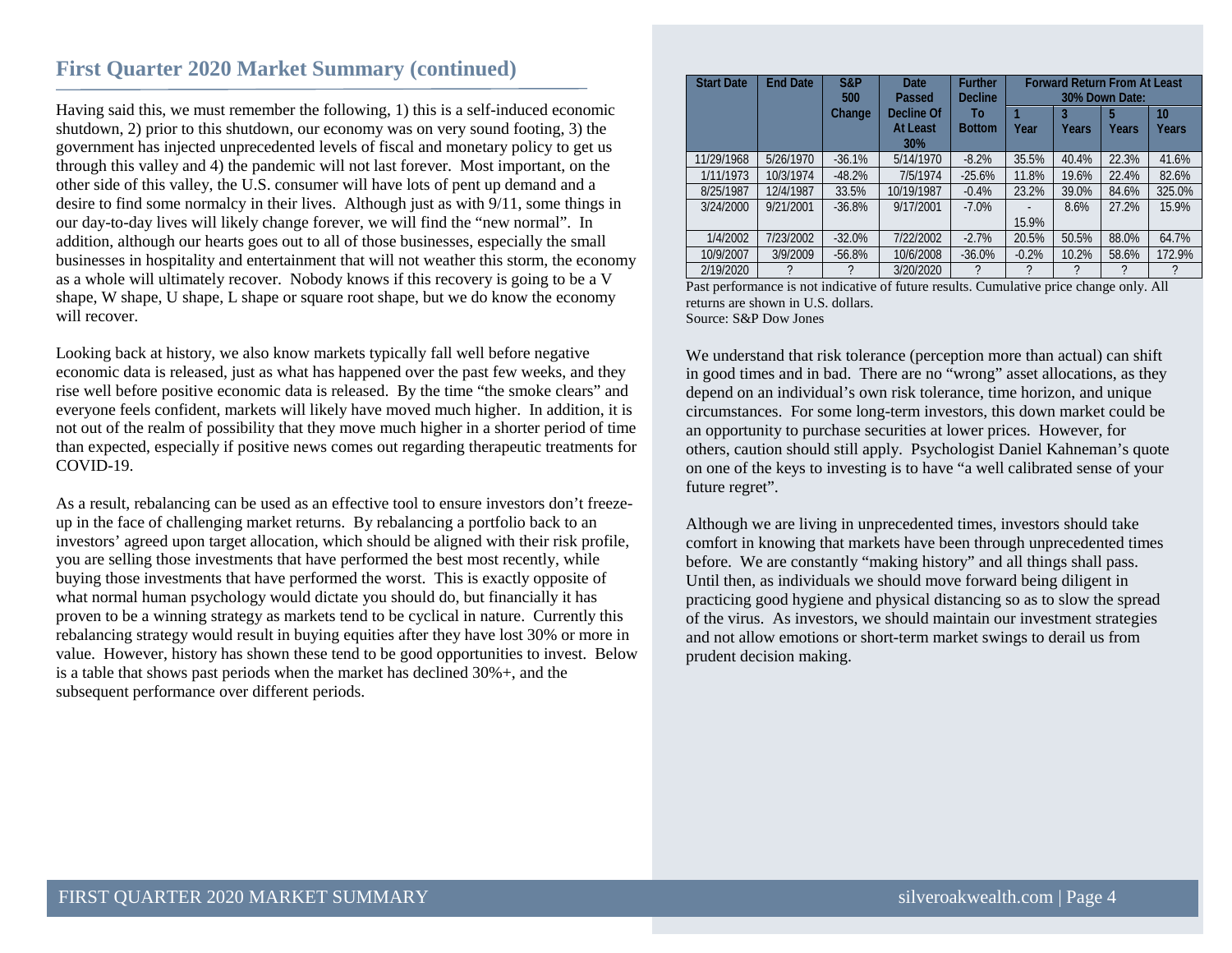#### **MACROECONOMICS**

- The Bureau of Economic Analysis released the advanced estimate of first quarter 2020 real GDP, an annual rate decrease of 4.8% from the preceding quarter. The negative growth due to the economic shutdown is significant. Monetary and fiscal stimulus will likely be able to stem the damage but not completely offset it.
- The U.S. government passed a series of stimulus packages, including the CARES Act that provide loans and grants to companies, small businesses, state and local governments and other parts of the economy. As economic data comes in, the government indicated more stimulus may be needed.
- The ISM Manufacturing Index remained weak during the quarter, finishing at 49.1 in March, but up from 47.8 in December. Typically, when the ISM Index is above 55 it is bullish and when it is below 45 it is bearish.
- The ISM Non-Manufacturing Index declined during the quarter, finishing at 52.5 in March. Data will most assuredly continue to decline over the next few months.
- In March, the Conference Board Leading Economic Index decreased 6.7% month-overmonth to 104.2. The index, which is a composite of leading employment, housing, manufacturing, and market indicators, had been relatively flat for over a year before this month's sizeable decline. Historically, the index has declined prior to recessions.
- The price of WTI Crude Oil was \$20.51 at the end of March, which is 66.5% lower than \$61.14 at the end of December. The price of Brent Crude Oil ended the quarter at \$14.85, which is 78.1% lower than at the end of December. Increased supply and dramatically lower demand due to the weak global economy led to the declines.
- Inflation has remained stable over the past few years; however, the past month's reading was lower. In March, headline CPI increased only 1.5% year-over-year. Core CPI, which does not include food and energy, had a 2.1% increase.

#### **CONFIDENCE METRICS**

- Consumer confidence has weakened due to the impact of COVID-19. Lower confidence levels will likely impact consumer spending, especially as there is not a clear view of how long the economic shutdown will last. Due to the stay-at-home orders, retail sales, restaurant traffic and hotel occupancy have fallen off a cliff.
- The University of Michigan Consumer Sentiment Index final reading for March was 89.1, which is a decline from its highs, but the index is expected to fall further.
- The Conference Board's Consumer Confidence Index March reading was 120.0, down from 128.2 in December.



#### **University of Michigan Consumer Sentiment Index as of 3/31/20**



#### FIRST OUARTER 2020 MARKET SUMMARY SILVER SILVER SILVER SILVER SILVER SILVER SILVER SILVER SILVER SILVER SILVER SILVER SILVER SILVER SILVER SILVER SILVER SILVER SILVER SILVER SILVER SILVER SILVER SILVER SILVER SILVER SILVER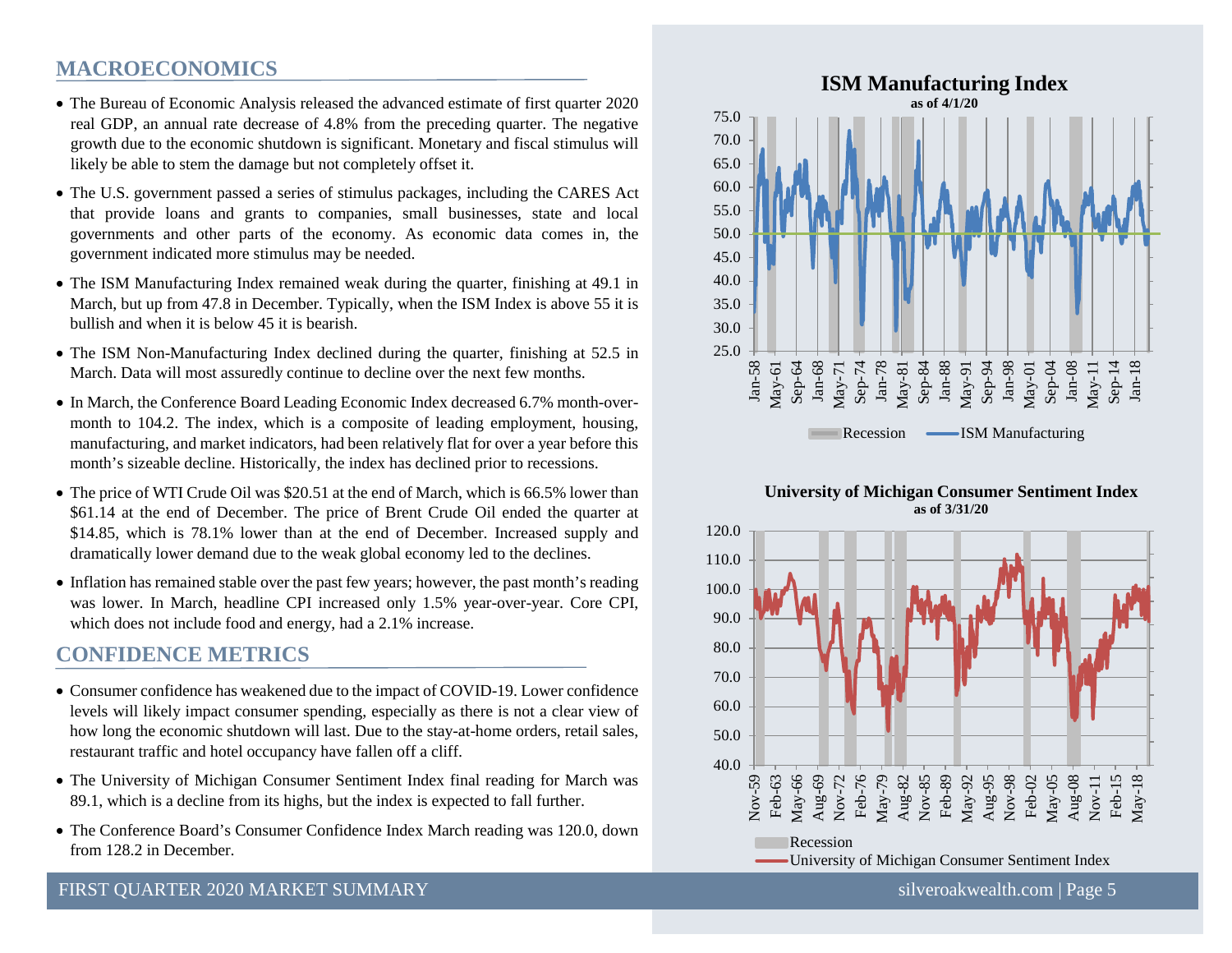#### **HOUSING**

- The housing sector had generally been positive over the past year; however, that was before the stay-at-home orders put in place across the nation. We have yet to see the impact that COVID-19 has had on the housing sector data but home sales are expected to be down significantly over the next few months.
- Preliminary existing home sales increased in the quarter, with a monthly average annualized rate of 5.48 million units from 5.42 million units in the fourth quarter. Unsold home supply remains at low levels.
- The preliminary existing home sale prices for March were 8.0% higher than the levels of one year ago. Prices have been trending up since the beginning of 2012 and reached an all-time high in June 2019.
- New home sales and prices were positive during the quarter and showed strong growth year-over-year.
- S&P Case-Shiller 20-City Home Price Index (seasonally adjusted) showed home prices rose over 3.4% year-over-year in February. Of the locations in the Index, home prices in San Francisco, Seattle, Phoenix, Las Vegas, and Denver have risen the most since 2011, while New York, Chicago and Washington DC have seen the least price growth.
- Housing starts were down during the quarter and finished with a weak March number compared to the previous months.

#### **EMPLOYMENT**

- The labor market has weakened significantly due to the impact of COVID-19 and the shutdown of many parts of the economy.
- During the quarter, nonfarm payrolls averaged 71,000 jobs subtracted per month due to a March report that saw a substantial decline in payrolls.
- The unemployment rate increased during the quarter to 4.4% but is expected to climb to double-digits. If this happens, all of the job growth of the past decade will have disappeared.
- Initial Jobless Claims surged to an all-time record in March due to the impact of COVID-19. Many of the jobless claims are in the restaurant, leisure, retail and education sectors.



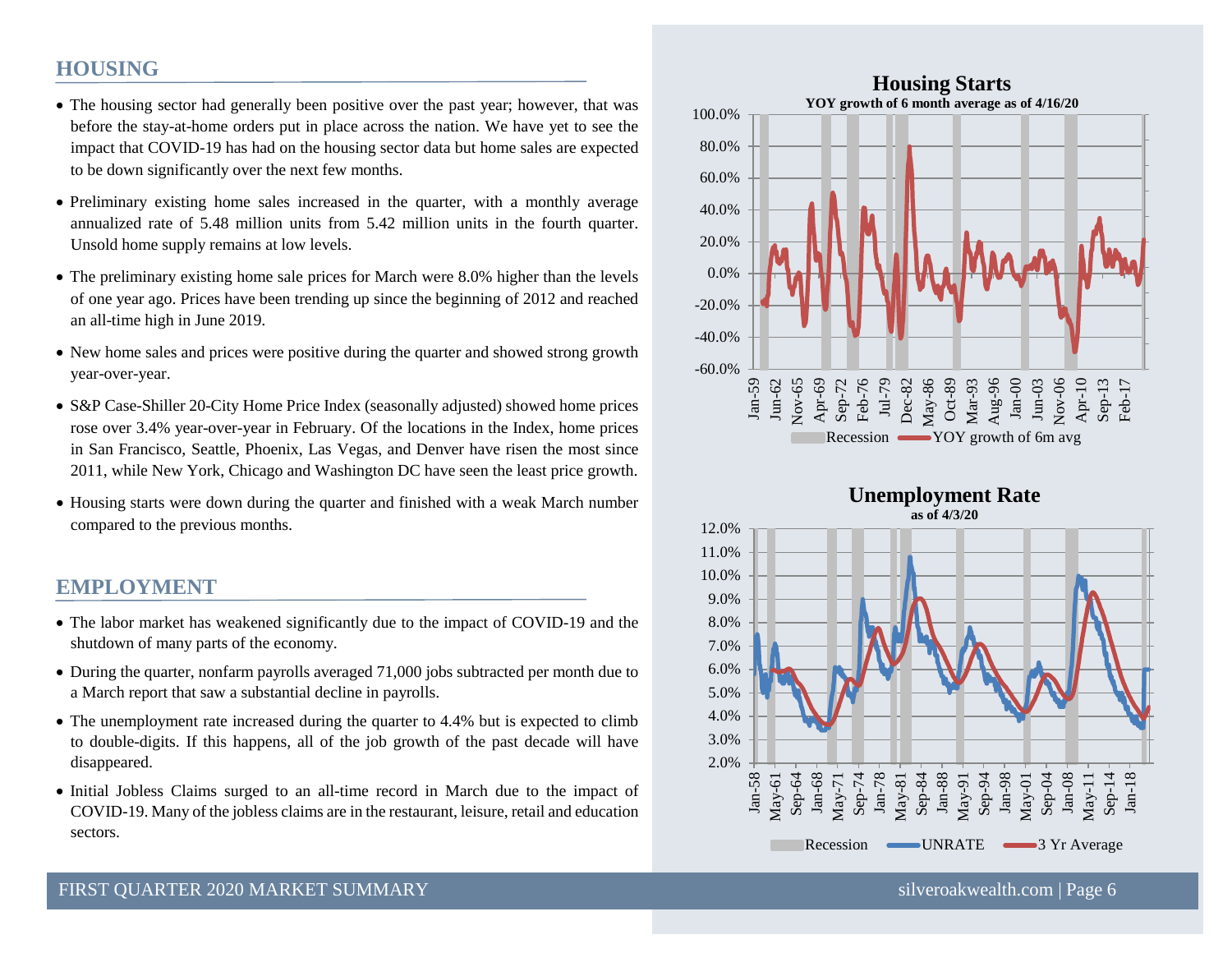#### **FED POLICY**

- The Federal Open Market Committee (FOMC) swiftly decided to lower the federal funds rate to a target range of 0.00% - 0.25% in two unscheduled announcements in March. The Fed cited heightening risks from the coronavirus on economic activity and employment. The Fed will keep the fed funds rate low for an extended period of time.
- The Fed instituted purchasing programs to support multiple fixed income markets including Treasuries, agency MBS, commercial paper, U.S. investment grade bonds, etc. Recently, the Fed is even purchasing HY ETFs. The Fed's seemingly unlimited buying power is seen in the chart below showing the growth of the Fed's balance sheet.
- In addition, the Fed has eased bank regulations and created facilities to increase lending to small businesses. They will do "whatever is necessary" to maintain their objectives.

#### **FIXED INCOME**

- During the first quarter, U.S. Treasury yields declined significantly across the curve as the Fed lowered the federal funds rate and investors sought safety from falling equity prices. The 10-year Treasury and 30-year Treasury yields reached all-time lows in March.
- Short-term interest rates are controlled or heavily influenced by central banks, whereas long term interest rates are controlled by market forces and economic growth.



**Federal Reserve Balance Sheet, assets in trillons \$**

FIRST QUARTER 2020 MARKET SUMMARY [silveroakwealth.com](http://www.silveroakwealth.com/silveroakwealth.aspx) | Page 7



**10-Year Treasury Yield as of 4/1/2020**

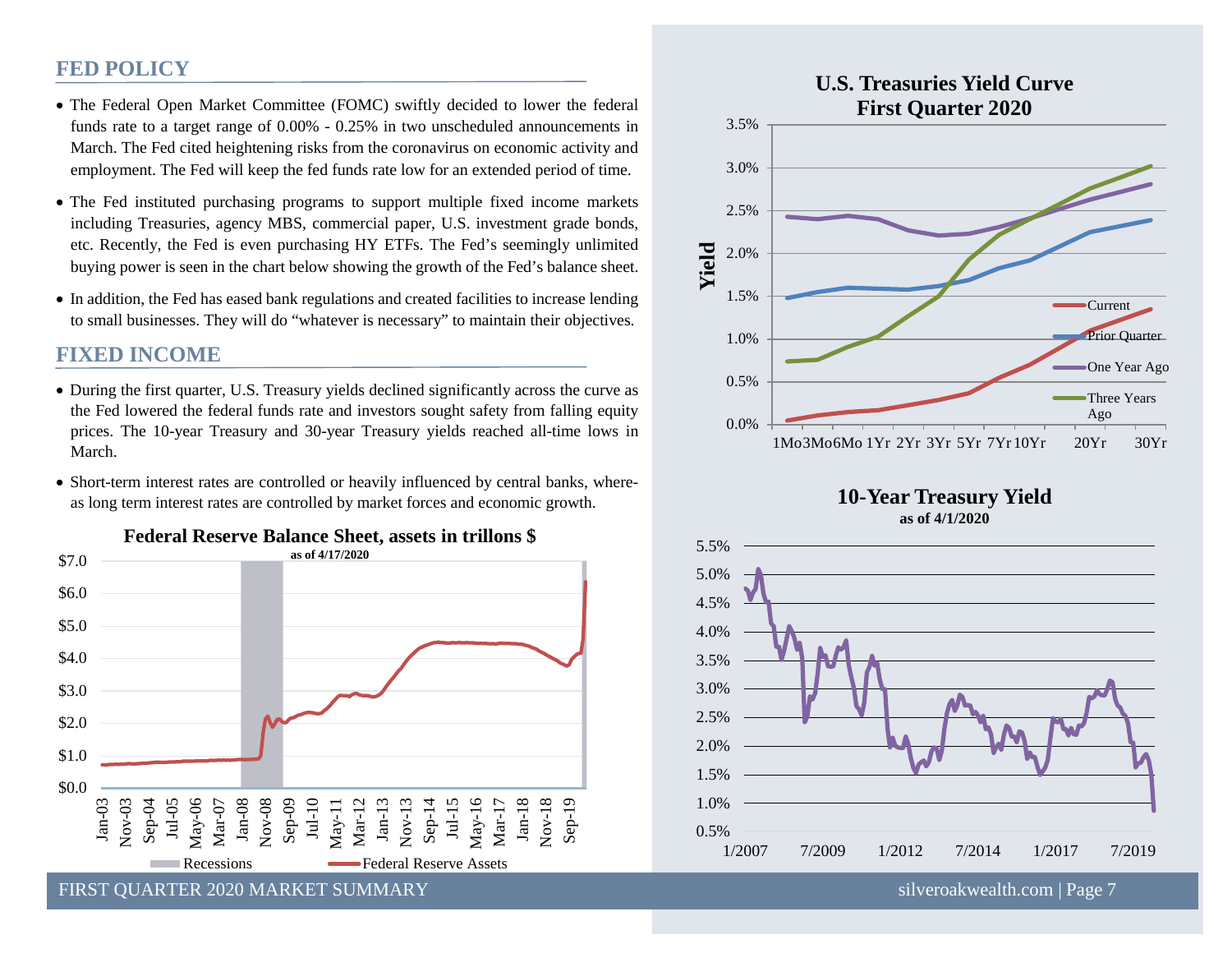#### **FIXED INCOME (continued)**

- During the quarter, the Bloomberg Barclays U.S. Aggregate Index returned 3.2%. The Aggregate benefitted from investors' rush into U.S. Treasuries since the index has considerable exposure.
- Liquidity was extremely challenged in all sectors, including the traditionally highly liquid Treasury market. The Fed stepped in to provide liquidity and promote the stability and functioning of the markets.
- Credit spreads widened significantly during the quarter as investors sold indiscriminately. In this environment, credit-oriented sectors such as corporates, high yield and emerging market debt underperformed.
- With the unprecedented Fed support, the credit market stress appears to be easing and certain credit sectors rebounded somewhat in the last week of the quarter.
- Many areas in fixed income saw record outflows in the month of March.

#### **Credit Spreads - High Yield as of 4/1/2020**



FIRST OUARTER 2020 MARKET SUMMARY SILVER AND SILVER SUMMARY SILVER SILVER SILVER SILVER SILVER SILVER SUMMARY

#### **Fixed Income Returns First Quarter 2020**





**40 Yield** 10 Yield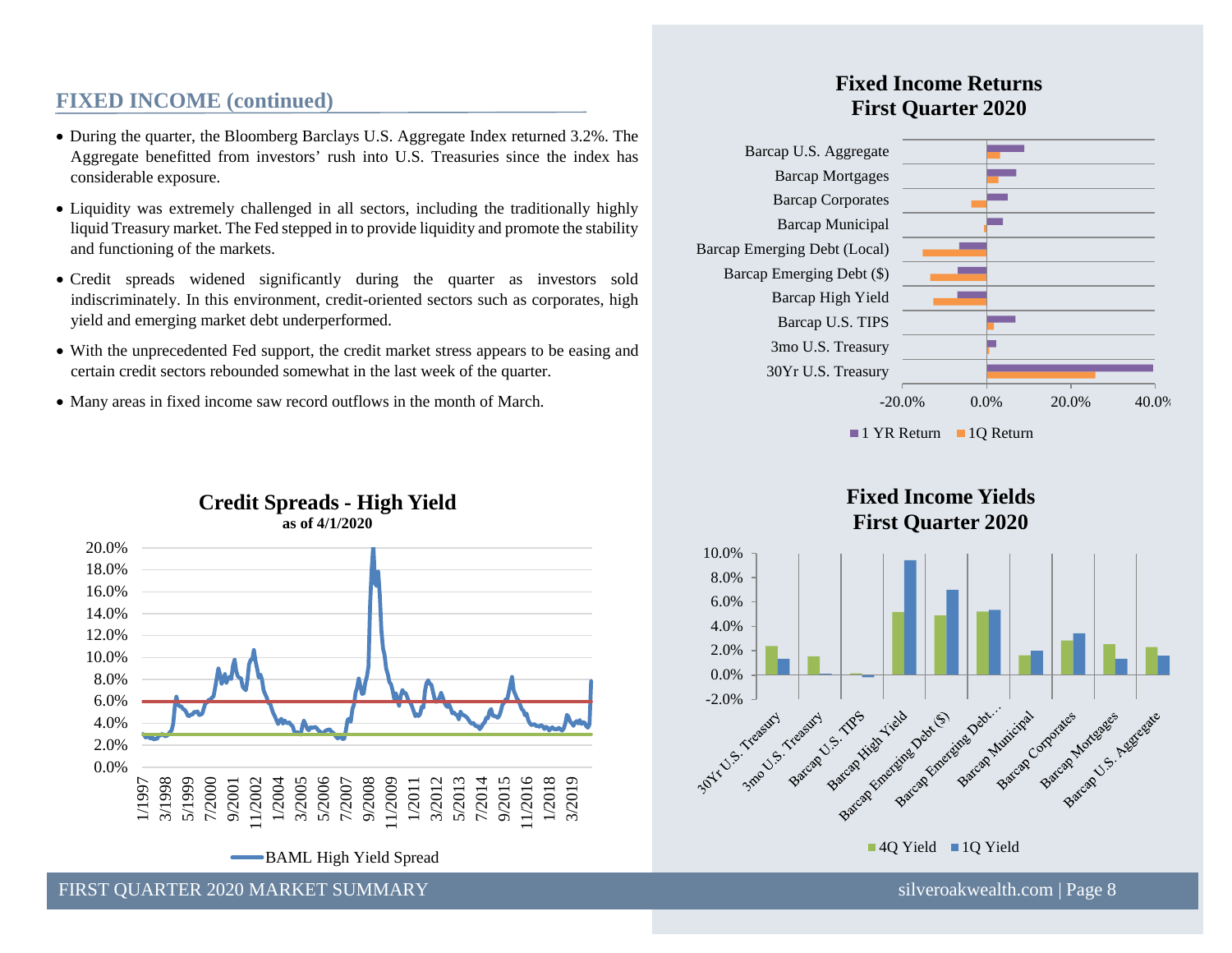#### **EQUITIES**

- U.S. equity markets reached all-time highs during the quarter. However, the COVID-19 pandemic quickly spread from China to across the world which has resulted in the shutdown of global economies, causing a demand and supply shock that is unprecedented.
- Risk assets were caught off guard with the magnitude of the novel virus's affects. Equities experienced a significant market correction, falling over 30% during the quarter peak to trough, which was the fastest pace in history.
- The CBOE Volatility Index, otherwise known as the VIX, spiked to levels not seen since the depths of the Great Financial Crisis in 2008.
- In the quarter, the U.S. equity markets experienced some of the largest one day losses and gains in their history.
- As a style, growth continued to outperform versus value during the down-market.

#### **U.S. Value vs. Growth Relative Equity Performance (as of 3/31/20)**



Russell 1000 Growth TR vs. Russell 1000 Value TR

FIRST OUARTER 2020 MARKET SUMMARY SILVER AND SILVER SUMMARY SILVER SILVER SILVER SILVER SILVER SILVER SUMMARY

#### **Equity & Fixed Income Market Annual Returns (as of 3/31/2020)**

Barclays US Agg Bond  $SS\&P 500$  MSCI EAFE MSCI EM





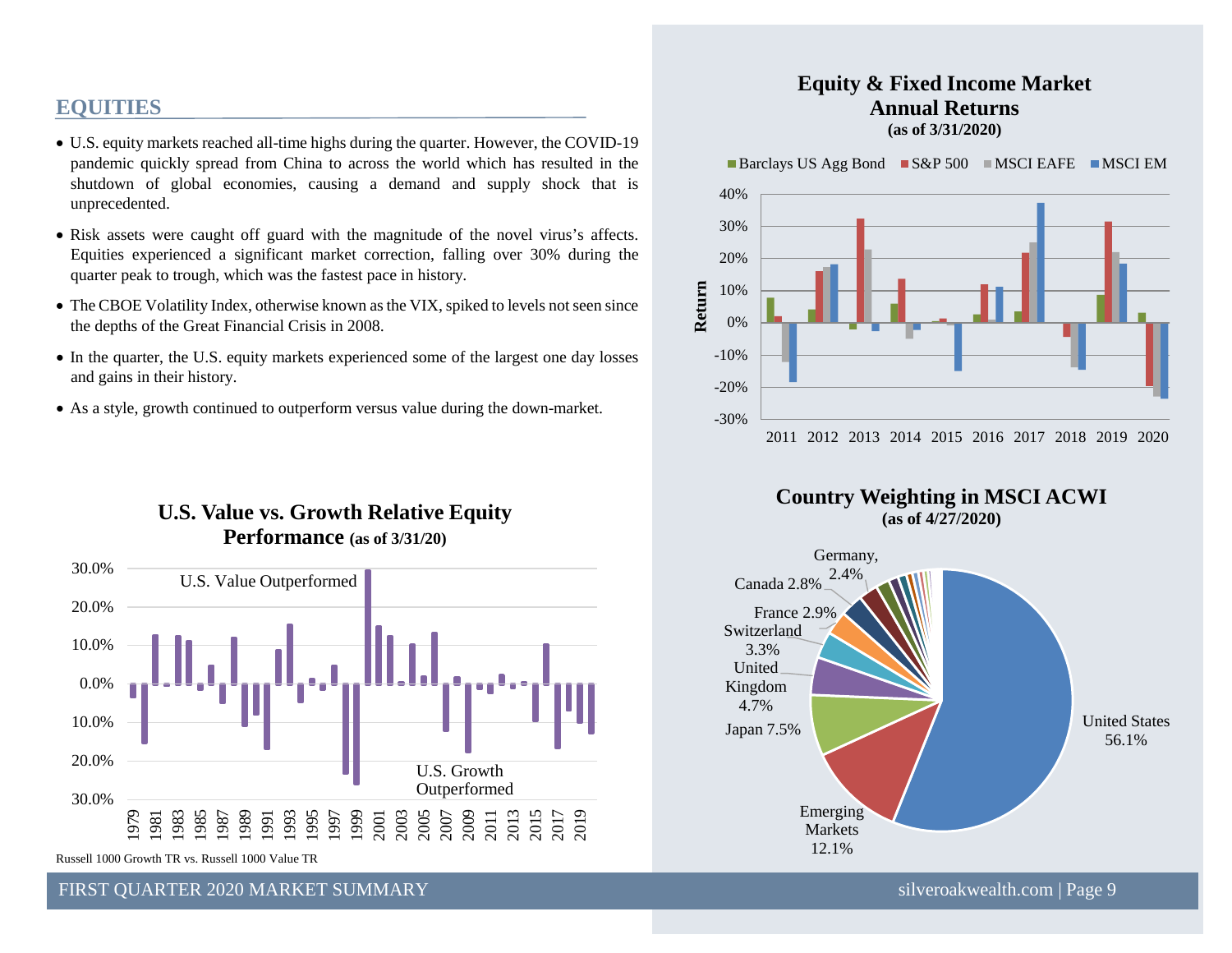#### **DOMESTIC EQUITIES**

- The Russell 1000 Index, comprised of large and mid-capitalization stocks, posted a total return of -22.0% during the first quarter. All sectors were down during the quarter but there was great variability in magnitude. On a year-over-year basis, the Russell 1000 Index has decreased 8.0%.
- Small capitalization stocks, as represented by the Russell 2000 Index, decreased 30.6% during the first quarter. On a year-over-year basis, the index has decreased 24.0%.
- The collapse of the oil markets was initially due to a dispute between Saudi Arabia and Russia, creating an oversupply as Saudi Arabia sold oil at below market prices. Then, COVID-19 related economic shutdown created a demand shock as oil demand plummeted. The Energy sector in the S&P 500 was down over 50% during the quarter.
- Corporate operating earnings are expected to see significant declines over the next few quarters. Industries such as energy, retail, leisure and financials will be impacted more by the current environment than many technology and health care companies.



| <b>First Quarter 2020 Returns</b> |           |           |           |  |  |  |
|-----------------------------------|-----------|-----------|-----------|--|--|--|
|                                   | Value     | Core      | Growth    |  |  |  |
| <b>Mega Cap</b>                   |           | $-15.9\%$ |           |  |  |  |
| Large Cap                         | $-26.7\%$ | $-20.2%$  | $-14.1\%$ |  |  |  |
| Mid Cap                           | $-31.7\%$ | $-27.1%$  | $-27.1%$  |  |  |  |
| <b>Small Cap</b>                  | $-35.7\%$ | $-30.6%$  | $-25.8%$  |  |  |  |
| <b>Micro Cap</b>                  | $-36.1%$  | $-32.0%$  | $-26.6%$  |  |  |  |

#### **U.S. Equity Market Returns by Major Sector (Securities in S&P 500, First Quarter 2020)**

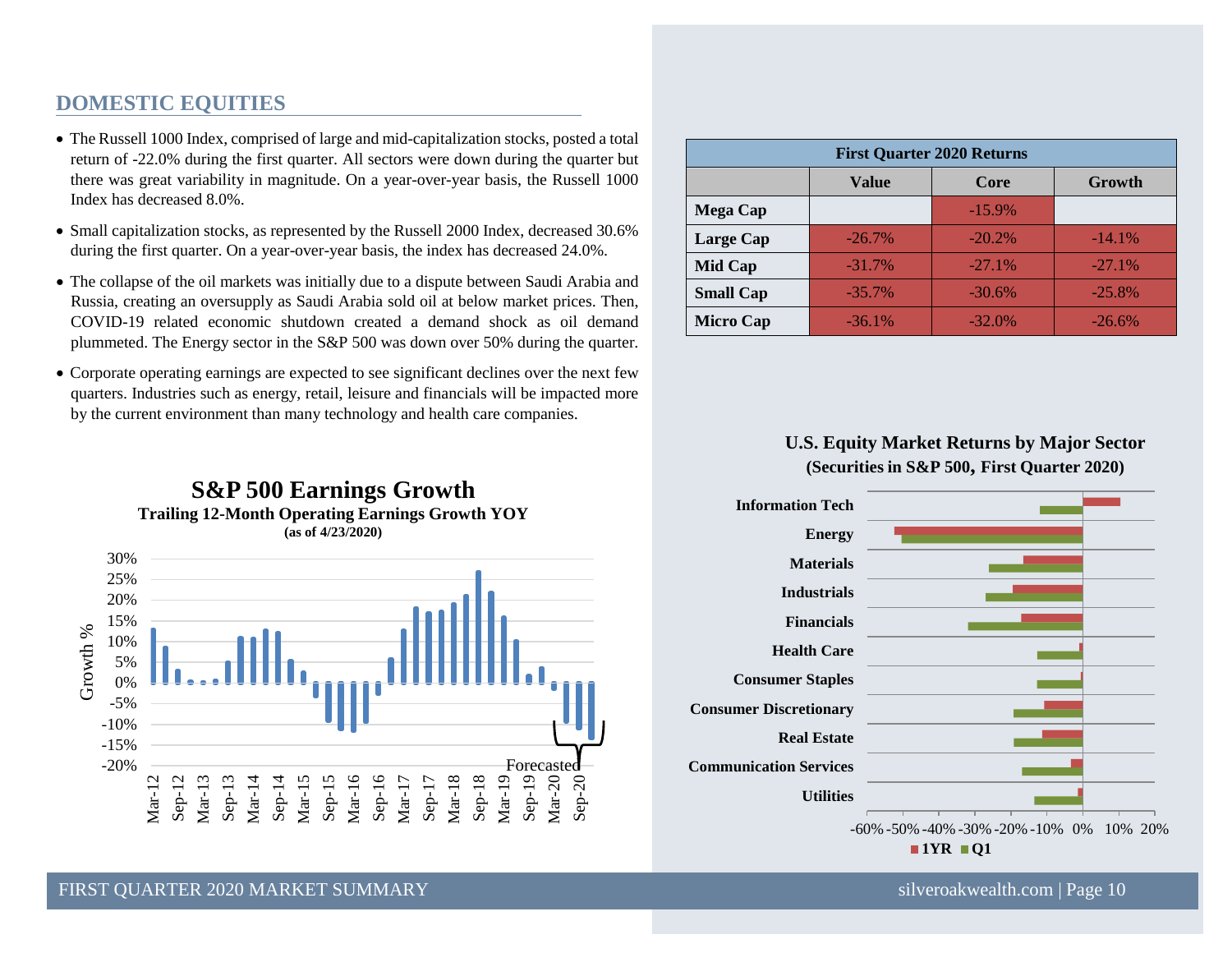#### **INTERNATIONAL EQUITIES**

- Developed international stocks, as represented by the MSCI EAFE, were down 22.8% during the quarter. On a year-over-year basis, the EAFE is down 14.4%, performing worse than U.S. domestic equities.
- Emerging market stocks underperformed developed markets during the first quarter as the MSCI Emerging Markets Index decreased 23.6%. Many oil producing countries such as Mexico, Brazil and Russia saw their returns decline more than the overall EM market. On a year-over-year basis, emerging market stocks trailed developed markets with a return of 17.7%
- Policy response internationally to COVID-19 has also been historic. Monetary stimulus from global central banks and country-level fiscal stimulus packages that rival the U.S.'s response on a % of GDP basis have been announced around the world.
- The U.S. dollar appreciated during the quarter, reducing international equity performance.
- China has seen some rebound in its economy as it has slowly re-opened.





S&P 500 TR vs. MSCI EAFE NR

#### **Non-U.S. Equity Market Returns First Quarter 2020**